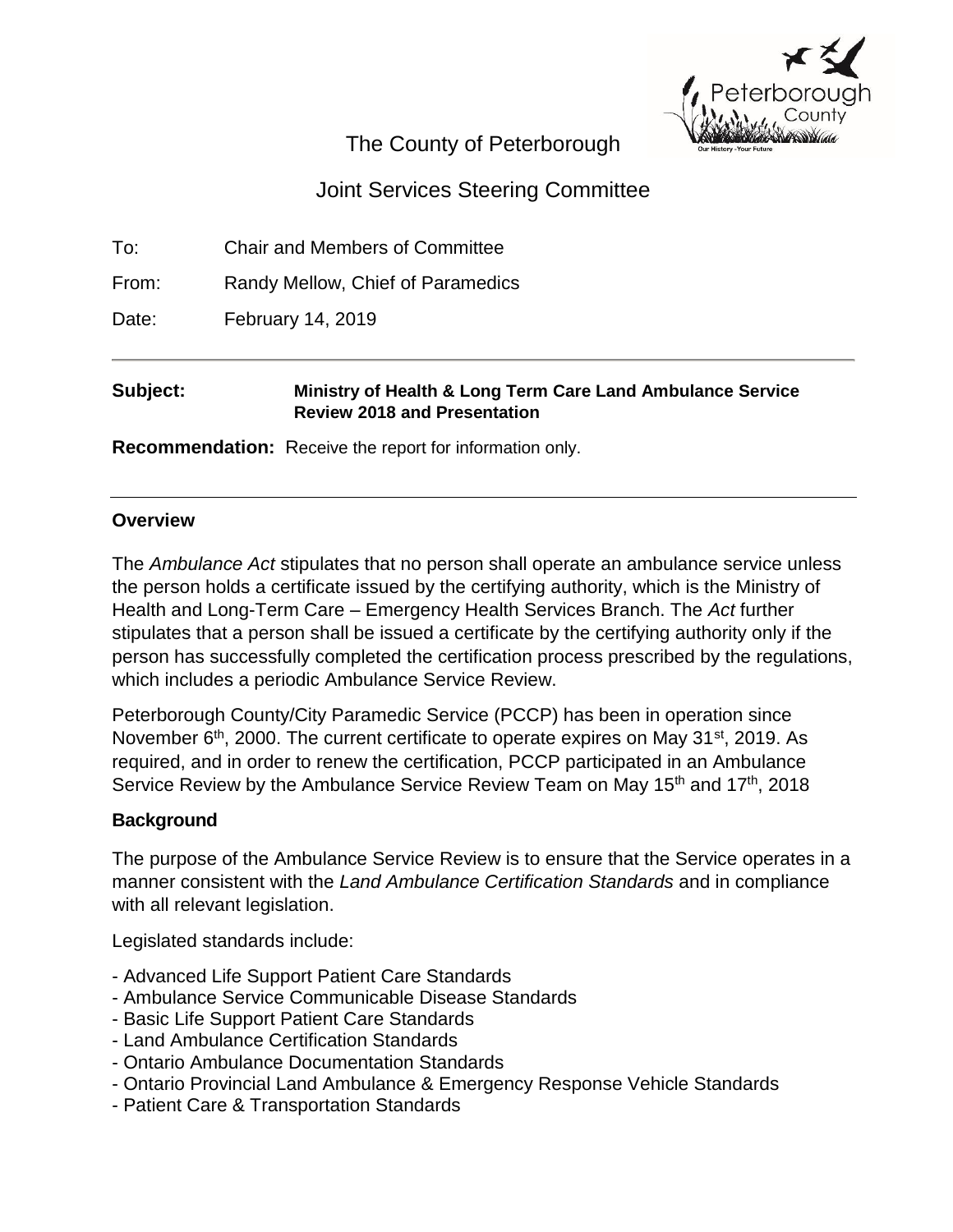- Provincial Equipment Standards for Ontario Ambulance Services

The review also examines policies, procedures and practices of the Service to ensure that patient and employee safety is maintained and that Quality Assurance programs are in place to monitor delivery of care.

# **Analysis**

During the Service Review, all areas of PCCP operation were evaluated and inspected by a team of peer reviewers, drawn from other Paramedic Services in Ontario and MOH-LTC staff. Random audits were completed on Ambulance Call Reports, examining for accuracy in documentation and compliance with legislated Patient Care Standards. The Review Team conducted detailed inspections of PCCP Stations, ambulances and response vehicles. Members of the Review Team also attended a number of responses with on-duty PCCP Crews in order to evaluate paramedic skills and legislative compliance. Interviews were also conducted with staff, hospitals, dispatch, base hospital and other stakeholders.

PCCP Administration is pleased to report that the department has received notification of successful completion of the Certification Review along with a full final Service Review Report.

The format of this report differs from previous years. The previous reports included "observations" only in areas identified for potential improvement. The new format also includes areas in which the Ministry Review Team has observed performance or practice worthy of commendation.

In total fifteen (15) observations were included in the report. A summary of the observations and resulting action taken are listed below:

# **ACR Review – ALS/BLS Standards (Observation 1)**

**Observations**: 97.9% of the ACRs reviewed demonstrated patient care was provided in accordance with the ALS/BLS Patient Care Standards.

Of the two hundred and eighty-four Ambulance Call Reports reviewed by the Review Team, six reports (2.1%), demonstrate that documentation to confirm adherence to the ALS/BLS Patient Care Standards was not always completed (based upon documentation only).

**Response**: PCCP will continue to apply a robust quality assurance and continuing quality improvement program to improve these areas of documentation.

PCCP has also reviewed the observations made on the ACR's which were identified to have compliance gaps with documentation and/or patient care. The appropriate paramedics have been sent performance coaching in the form of an ambulance call evaluation to address performance gaps.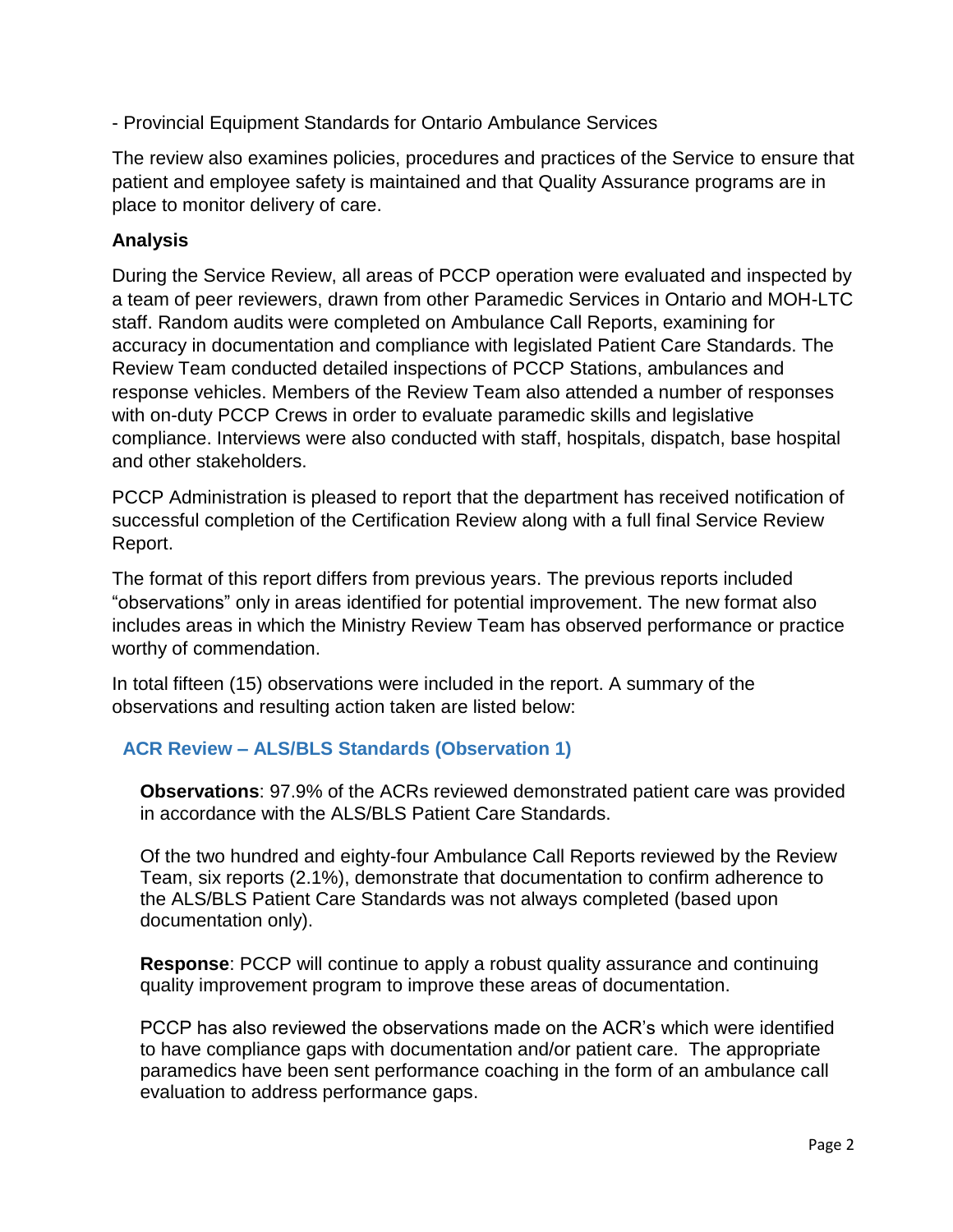### **Training (Observation 2)**

**Observations**: Evaluation results communicated to staff (all evaluations reviewed were dated April 10, 2018. Paper copies were delivered to each paramedics' station mailbox, however there was no documentation that paramedics received or reviewed their evaluations).

**Response**: PCCP will implement a more robust practice to ensure performance evaluations are received.

### **Vehicle- Equipment Restraints (Observation 3)**

**Observations**: Patient care and accessory equipment and supplies were not always secured in the vehicles as per the PCTS (vehicle 4512 had various pieces of equipment in the front of the vehicle and response bags in patient compartment that were unrestrained). Paramedics and passengers were secured while the vehicle was in motion.

**Response**: PCCP acknowledges this observation and will continue to monitor and encourage compliance through education and continuing quality improvement and initiatives, including mandatory field evaluations.

### **Patient Care Equipment and Supplies (Observation 4 and 5)**

**Observation 4**: Five ambulances were inspected and we noted the following: From the five ambulances reviewed by the Review Team, the Service Provider captured 2,264 of 2,276 equipment and supply requirements from the Provincial Equipment Standards for Ontario Ambulance Services, or 99.5%. **The Service Provider is commended for this review observation.**

#### **Response**: N/A

**Observation 5**: The Service Provider identified patient care and accessory equipment in need of repair, removed it from service and responded to identified deficiencies/concerns. There was documentation demonstrating that patient care equipment repairs had been completed however the Service Provider did not always maintain repair receipts for the life of each piece of equipment (the Service Provider utilizes a program that tracks the workflow for equipment identified as deficient but there is no evidence of the repair or lifespan of the equipment).

**Response**: The Service Provider is in the process of implementing an electronic records software that will monitor inventory of equipment and their preventative maintenance plan. The program will provide reports and alert Logistic staff when equipment is entered or removed service, and when equipment maintenance is required. The software goes live in December of 2018.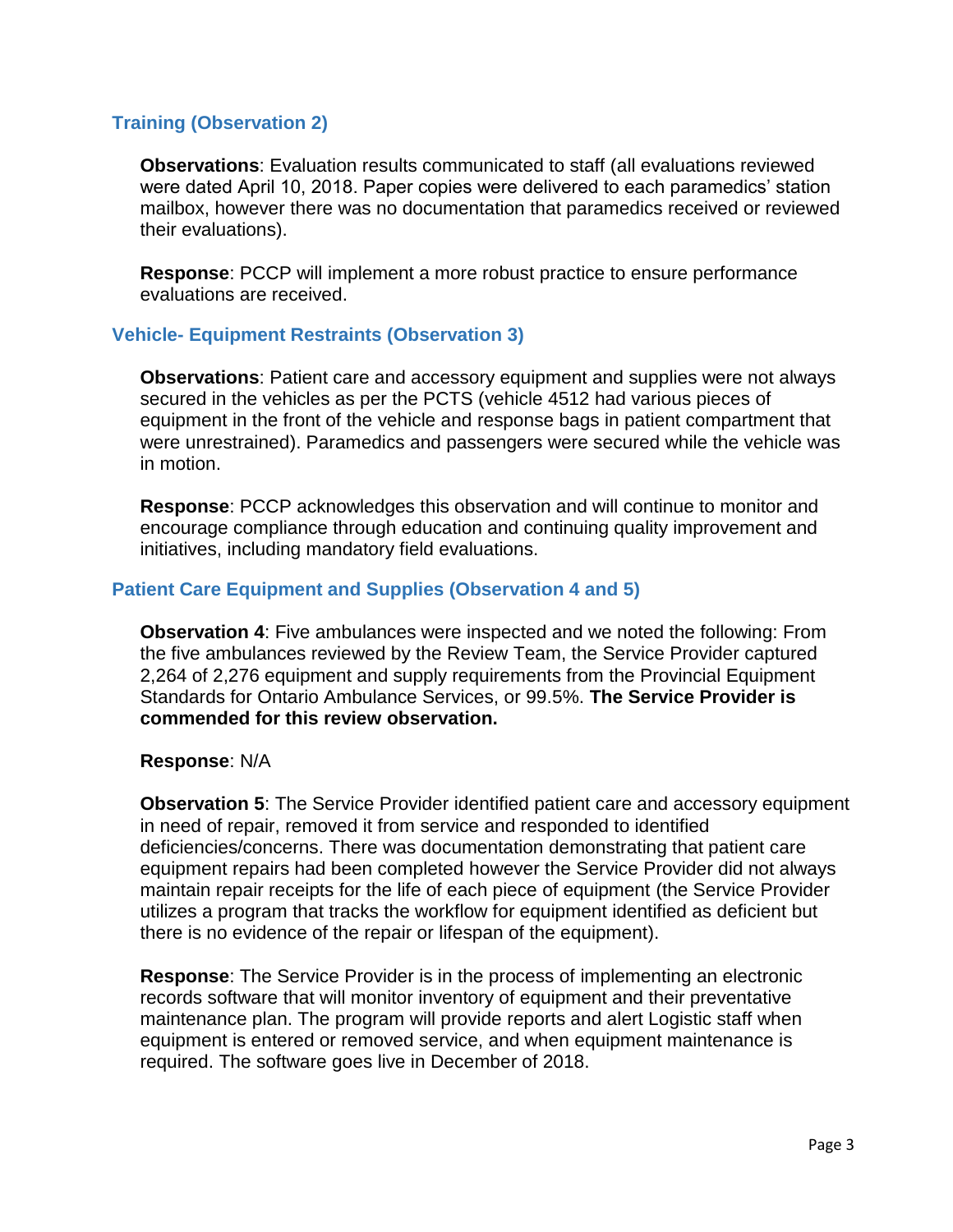### **Medications (Observations 6 and 7)**

**Observation 6**: 100% of the medications observed were stored in a manner consistent with manufacturer's requirements. 50% of the controlled medications observed were secured according to service policy and from unauthorized access (vehicle 4544 unlocked in the garage with narcotics inside; easily accessible to nonparamedic staff within the building).

**Response**: The Service Provider has initiated increased monitoring for compliance with policy to ensure vehicles are secured at all times. In addition, PCCP is implementing in-vehicle safes where ACP staff will be able to secure their narcotics in between calls. This safe has software that will notify supervisory staff when a narcotic safe is opened and closed. Logistic staff will also be advised when medication has expired and when a medication has been used for ordering purposes. The narcotic safe will allow the service to be compliant with service policy and improving controlled substance security.

**Observation 7**: 100% of the bases observed demonstrated the Service Provider ensured the safe disposal of biomedical sharps in an appropriate sharps container. Vehicles observed did not always demonstrate the Service Provider ensured the safe disposal of biomedical sharps (vehicles did not use the lids on sharps containers in response bags).

**Response**: The Service Provider is in the process investigating other options for large biomedical sharps container with a more secure lid. Until that time PCCP has provided direction to staff in regards to securing the lids on the sharps container when not in use.

#### **Patient Care Devices and Conveyance Equipment Maintenance (Observation** 8)

**Observation 8**: Service oxygen testing equipment had been calibrated according to the manufacturer's specifications. There were an adequate number of replacement oxygen cylinders accessible to staff to meet continuity of service requirements. Based on data available from Service files, of the one hundred and thirty-five patient care devices inspected, the preventive maintenance program met the manufacturer's specification 95% of the time. **The Service Provider is commended for this review observation.**

#### **Response**: N/A

#### **Vehicle - Maintenance/Inspection (Observation 9, 10, 11 and 12)**

**Observation 9**: The Service Provider had a complete certificate package, from each ambulance manufacturer/conversion vendor, certifying each ambulance used in the provision of service meets the standard. There was not always documentation on file confirming certification of ERVs (self-certification or manufacturer's certification) (vehicles 4357 and 4808 missing certification documentation). There was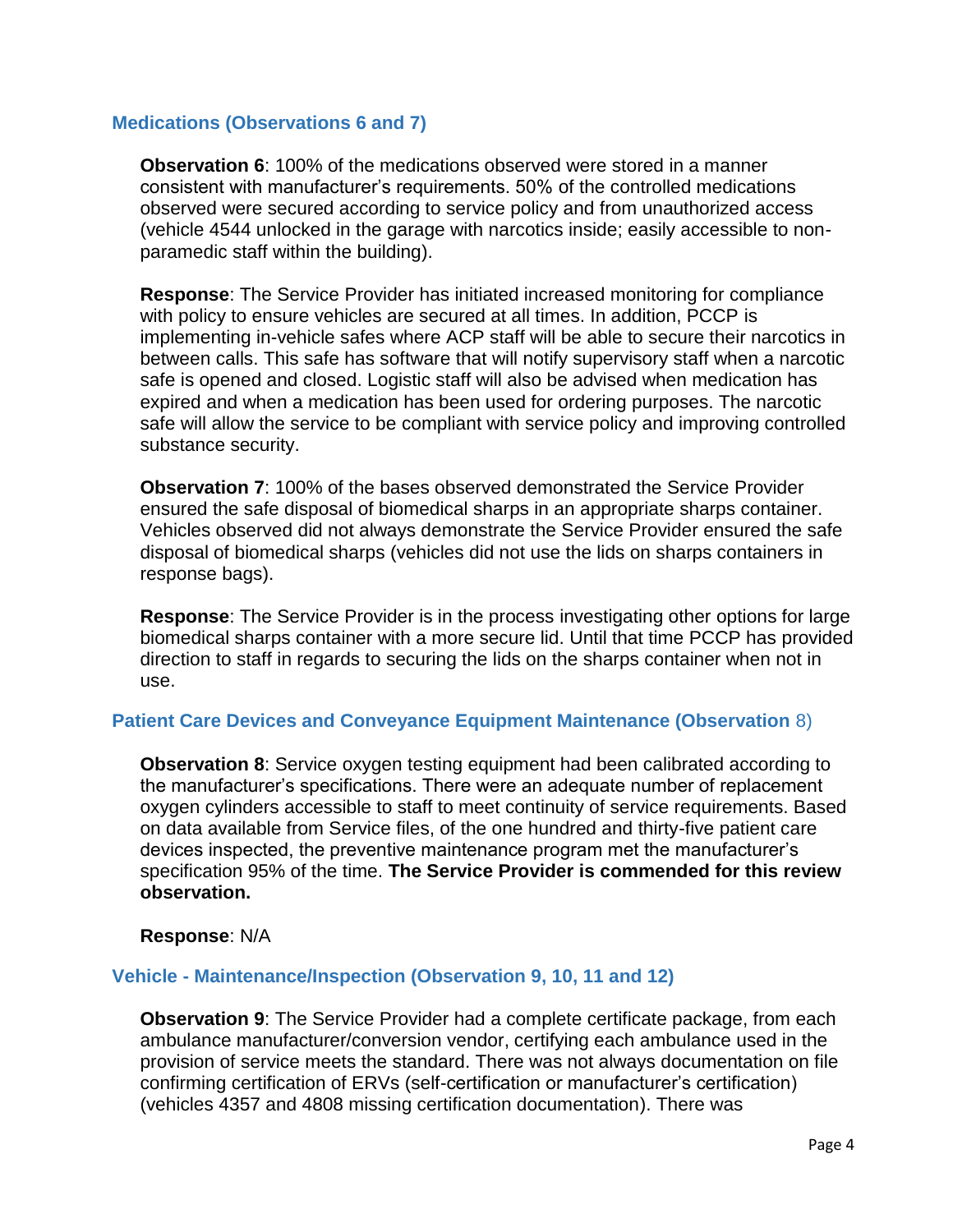documentation confirming additions/modifications completed after the original conversion continue to meet the manufacturer's specifications and related legislation.

**Response**: The service has received all required documents for each ERV.

**Observation 10**: The Service Provider's Vehicle Preventative Maintenance program is based on 6000 Km +/- 20% between services. Each vehicle is included within the Service Provider's Vehicle PM program. A review of nine vehicle PM files demonstrated the Service Provider's Vehicle Preventative Maintenance met the Service Provider's schedule/Original Equipment Manufacturer's schedule 94.0% of the time. **The Service Provider is commended for this review observation.**

### **Response**: N/A

**Observation 11**: Vehicles were not always maintained mechanically and in proper working order (vehicles 4513 and 4544 - rear doors stick).

**Response**: The Service Provider sent both vehicles for service to investigate and repair the rear doors which were sticking on both vehicles. Both vehicles have been repaired and returned to service.

**Observation 12**: The Service Provider does not always audit checklists for completeness, accuracy and vehicle deficiencies or safety concerns (checklist for vehicle 4513 indicates there is a deficiency identified, which was inputted into a service request program, however, there is no link between deficiencies identified on the checklist and the service request program to ensure follow-up).

**Response**: The Service Provider is moving away from our current service request ticket system, to a more advanced software which will keep track of all our requests for service, for fleet, equipment and facilities.

### **Employee Qualifications (Observation 13)**

**Observation 13**: From the forty HRI files reviewed by the Review Team, the Service Provider captured 1,169 of 1,171 possible qualification requirements, or 99.8%. **The Service Provider is commended for this review observation**

A personnel record is not always maintained for each employed paramedic which included evidence of qualification as described in Part III of Regulation 257/00. (Two files with incomplete immunization records).

**Response**: Paramedic 79984 has been updated with immunization records which are compliant with legislative regulations. Paramedic 18077 immunization records are in the process of being updated. The paramedic is receiving a new regimen of immunization. Once the regimen of immunization is complete, the file will be updated.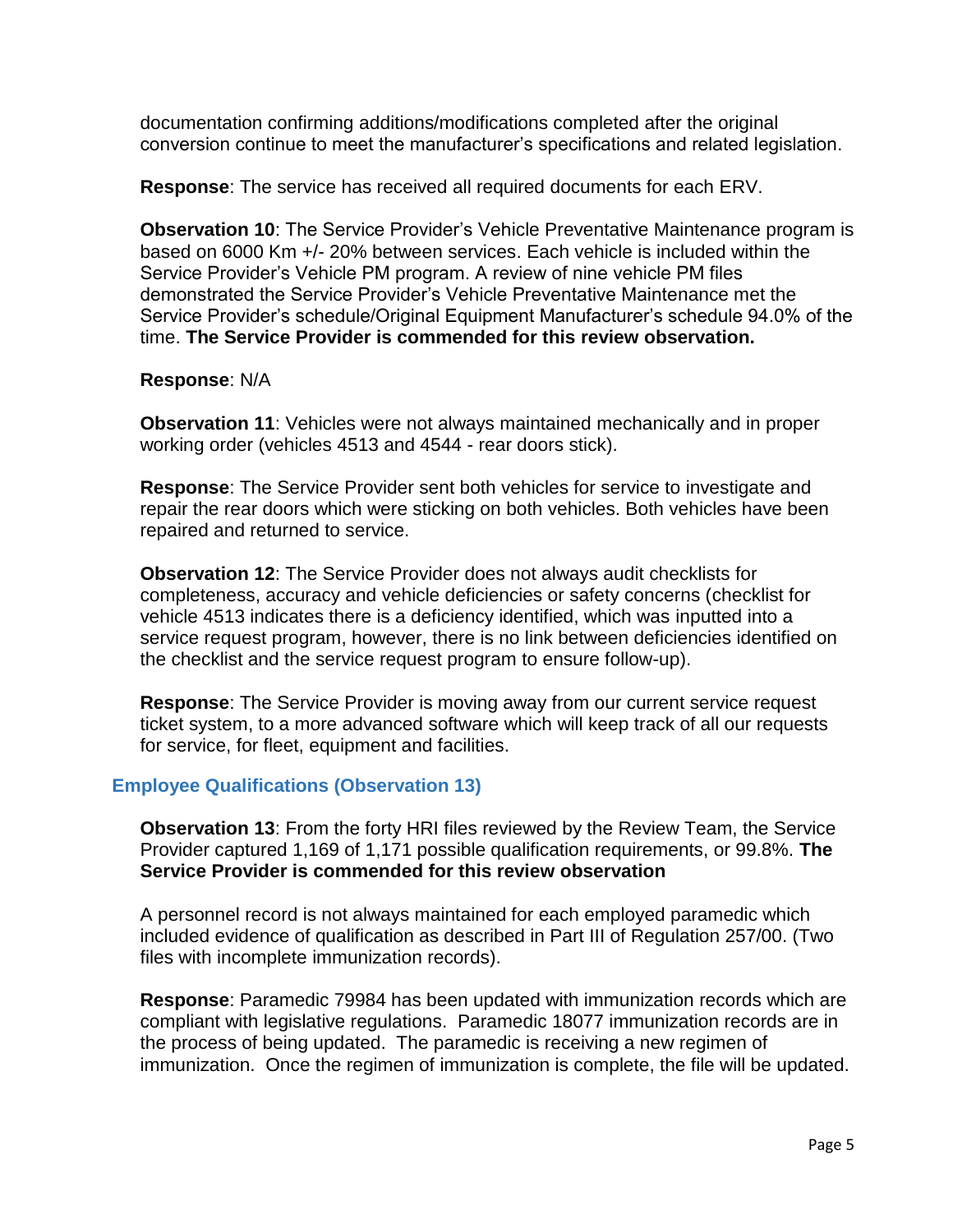### **ACR – IR Documentation (Observation 14)**

**Observation 14**: From the two hundred and eighty-four ACRs reviewed by the Review Team, the Service Provider captured 29,043 of 29,350 possible data points, or 99.0% of the Ambulance Call Report information requirements. **The Service Provider is commended for this review observation.**

**Observation 14 – Patient Carried Calls**: Mandatory fields were not always completed on patient carried calls according to the Ontario Ambulance Documentation Standards.

**Observation 14 – Non-Patient Carried/Patient Refusal Calls**: Mandatory fields were not always completed on non-patient carried and patient refusal calls according to the Ontario Ambulance Documentation Standards.

**Response**: PCCP will continue to apply a robust quality assurance and continuing quality improvement program to improve these areas of documentation

### **Response Time Performance Plan (Observation 15)**

**Observation 15**: The Service Provider did not always review and update their Response Time Performance Plan by October 1st of each year (Response Time Plan was reviewed with council on October 18, 2017). Updates are provided to the Director no later than one month after the plan was updated.

**Response**: PCCP acknowledges this observation. PCCP reviews response time performance on a continual basis and submits the annual plan to the Peterborough County/City Joint Services Steering Committee (JSSC). Following approval by the JSSC, Peterborough County Council must then formally approve the RTPP.

The Response Time Performance Plan has been approved by Council and submitted prior to the October 31<sup>st</sup> deadline in each year. However, the timing of the JSSC and Council meetings has caused the official approval of the plan to occur after October 1<sup>st</sup>. In future years, PCCP will work with the County and City to ensure that the plan is presented and approved prior to October 1<sup>st</sup>.

As evidenced by the Service Review observations, PCCP continues to provide high quality patient care to our residents and visitors. The department welcomes opportunities such as those offered by the Ambulance Service Review to ensure that this level of care is maintained.

#### **Financial Impact**

No additional costs are anticipated. All items described in the responses to observations above have been previous anticipated in the PCCP budget.